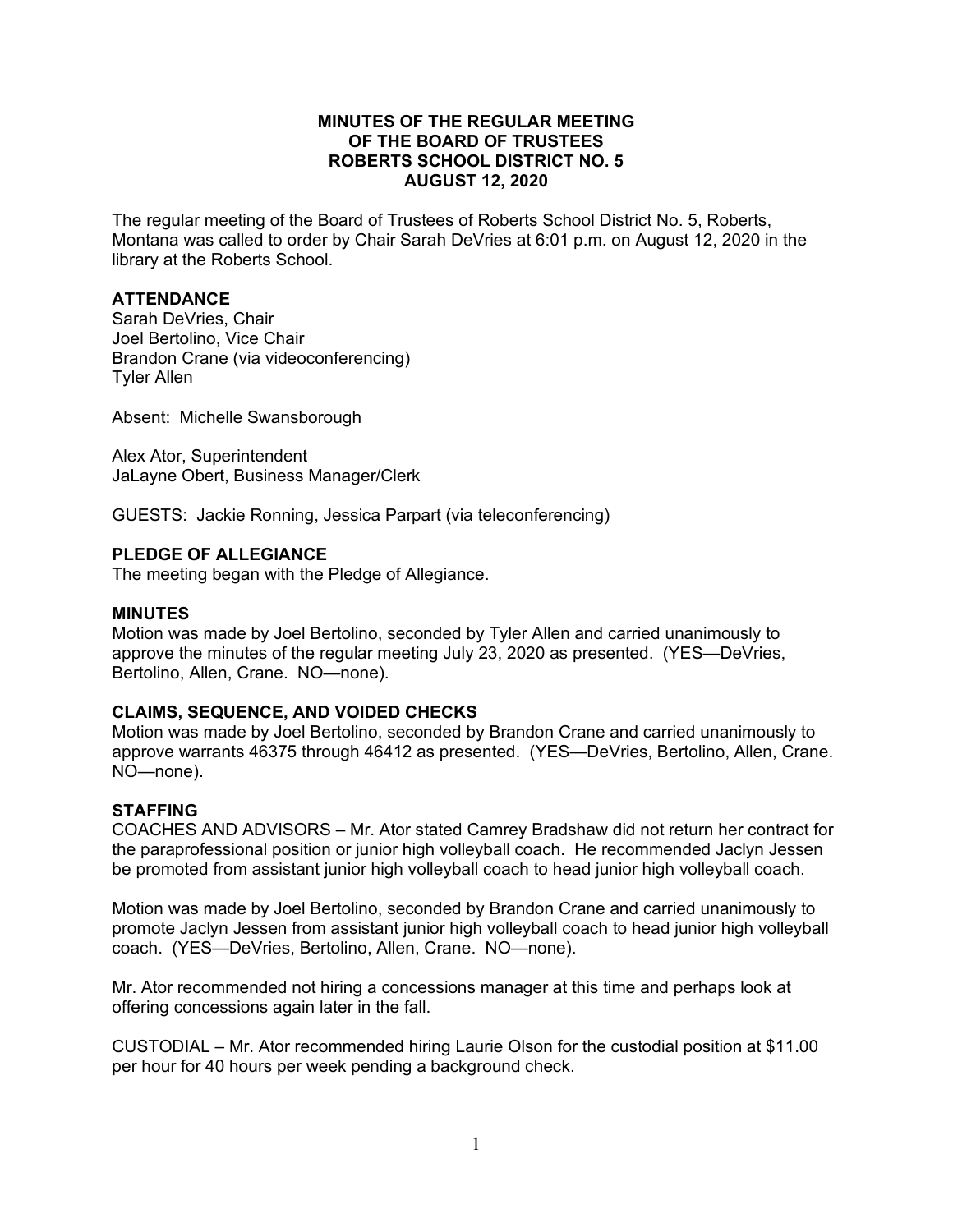Motion was made by Tyler Allen, seconded by Joel Bertolino and carried unanimously to hire Laurie Olsen for the custodial position for 40 hours a week at \$11.00 per hour, pending a background check. (YES—DeVries, Bertolino, Allen, Crane. NO—none).

Mr. Ator stated with a new person coming in at the custodial position, he would like to extend the contract of Jim Burows as part-time custodian until the end of December.

Motion was made by Brandon Crane, seconded by Tyler Allen and carried unanimously to extend the contract of Jim Burows as part-time custodian until the end of December. (YES— DeVries, Bertolino, Allen, Crane. NO—none).

TEACHER – Mr. Ator stated the interview committee just completed an interview for the teaching position in the fourth grade. He recommended the Board hire Shinta Daniels for that position at Lane 1, Step 0 on the salary matrix for a one-year position.

Motion was made by Brandon Crane, seconded by Joel Bertolino and carried unanimously to offer the teaching position at the fourth grade to Shinta Daniels at Lane 1, Step 0 on the salary matrix, as a one-year position. (YES—DeVries, Bertolino, Allen, Crane. NO—none).

PARAPROFESSIONAL – Mr. Ator stated at the moment we have no viable paraprofessional applications.

#### **NEW BUSINESS**

2020-2021 BUDGET REPORT – Mrs. Obert reviewed the budgets for all budgeted funds used in the district as follows:

| <b>General Fund</b>          |    | \$1,179,760.70 |
|------------------------------|----|----------------|
| <b>Transportation Fund</b>   |    | 109,112.00     |
| <b>Bus Depreciation Fund</b> |    | \$223,549.33   |
| <b>Tuition Fund</b>          | S  | 23,661.90      |
| <b>Retirement Fund</b>       |    | 169,409.00     |
| <b>Adult Education</b>       | \$ | 20,000.00      |
| <b>Technology Fund</b>       | \$ | 37,829.80      |
| <b>Flexibility Fund</b>      | S  | 412.26         |
| <b>Building Reserve Fund</b> | S  | 133,894.76     |
| <b>Debt Service Fund</b>     |    | 100,100.00     |

Motion was made by Joel Bertolino, seconded by Tyler Allen and carried unanimously to approve the 2020-2021 budgets for budgeted funds as presented by Mrs. Obert. (YES— DeVries, Bertolino, Allen, Crane. NO—none).

2019-2020 TRUSTEES FINANCIAL SUMMARY – Mrs. Obert presented the completed 2019- 2020 Trustees Financial Summary and asked for approval.

Motion was made by Joel Bertolino, seconded by Brandon Crane and carried unanimously to approve the 2019-2020 Trustees Financial Summary as presented. (YES—DeVries, Bertolino, Allen, Crane. NO—none).

2017-2018/2018-2019 AUDIT REPORT – Mrs. Obert presented the 2017-2018/2018-2019 completed audit report and asked for approval. She stated there is one finding in the report but it has been corrected.